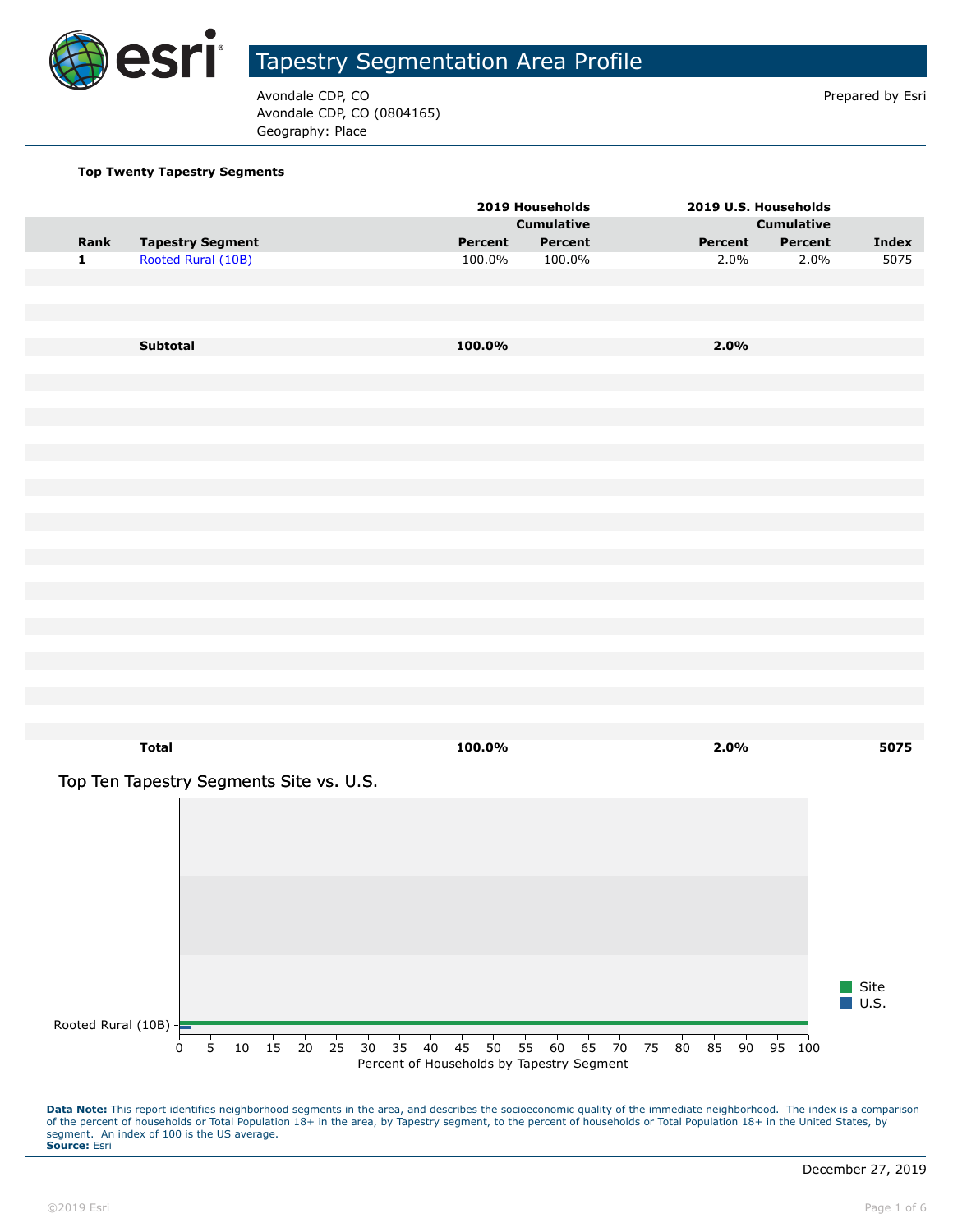

Avondale CDP, CO **Prepared by Esri** Prepared by Esri Avondale CDP, CO (0804165) Geography: Place

2019 Tapestry Indexes by Households

|                           |           | $_{\rm Index}$ |       |       |       |       |                             |       | Index |       |       |       |  |
|---------------------------|-----------|----------------|-------|-------|-------|-------|-----------------------------|-------|-------|-------|-------|-------|--|
|                           | $\pmb{0}$ | 1,000          | 2,000 | 3,000 | 4,000 | 5,000 | $\pmb{0}$                   | 1,000 | 2,000 | 3,000 | 4,000 | 5,000 |  |
| $14C -$                   |           |                |       |       |       |       | $14C -$                     |       |       |       |       |       |  |
| $14A -$                   |           |                |       |       |       |       | $14A -$                     |       |       |       |       |       |  |
| $13D -$                   |           |                |       |       |       |       | $13D$                       |       |       |       |       |       |  |
| $13B -$                   |           |                |       |       |       |       | $13B -$                     |       |       |       |       |       |  |
| $12D -$                   |           |                |       |       |       |       | 12D                         |       |       |       |       |       |  |
| $12B -$                   |           |                |       |       |       |       | 12B                         |       |       |       |       |       |  |
| $11E -$                   |           |                |       |       |       |       | $11E -$                     |       |       |       |       |       |  |
| $11C -$                   |           |                |       |       |       |       | $11C -$                     |       |       |       |       |       |  |
| $11A -$                   |           |                |       |       |       |       | $11A -$                     |       |       |       |       |       |  |
| $10D -$                   |           |                |       |       |       |       | $10D$                       |       |       |       |       |       |  |
| $10B -$                   |           |                |       |       |       |       | $10B$                       |       |       |       |       |       |  |
| $9F -$                    |           |                |       |       |       |       | $9F -$                      |       |       |       |       |       |  |
| $9D -$                    |           |                |       |       |       |       | $9D -$                      |       |       |       |       |       |  |
| $9B -$                    |           |                |       |       |       |       | 9B-                         |       |       |       |       |       |  |
| $8G -$                    |           |                |       |       |       |       | $8\mathsf{G}$               |       |       |       |       |       |  |
| 8E -                      |           |                |       |       |       |       | 8E -                        |       |       |       |       |       |  |
| $8C -$                    |           |                |       |       |       |       | $8C -$                      |       |       |       |       |       |  |
| Tapestry Segments<br>8A - |           |                |       |       |       |       | Tapestry Segments<br>$8A -$ |       |       |       |       |       |  |
| $7E -$                    |           |                |       |       |       |       | $7E -$                      |       |       |       |       |       |  |
| $7C -$                    |           |                |       |       |       |       | $7C -$                      |       |       |       |       |       |  |
| $7A -$                    |           |                |       |       |       |       | $7A -$                      |       |       |       |       |       |  |
| $6E -$                    |           |                |       |       |       |       | 6E -                        |       |       |       |       |       |  |
| $6C -$                    |           |                |       |       |       |       | $6C -$                      |       |       |       |       |       |  |
| $6A -$                    |           |                |       |       |       |       | $6A -$                      |       |       |       |       |       |  |
| $5D -$                    |           |                |       |       |       |       | $5\mathsf{D}$               |       |       |       |       |       |  |
| $5B -$                    |           |                |       |       |       |       | $5B -$                      |       |       |       |       |       |  |
| $4C -$                    |           |                |       |       |       |       | $4C -$                      |       |       |       |       |       |  |
| $4A -$                    |           |                |       |       |       |       | $4A -$                      |       |       |       |       |       |  |
| $3B -$                    |           |                |       |       |       |       | $3B -$                      |       |       |       |       |       |  |
| $2D -$                    |           |                |       |       |       |       | $2D -$                      |       |       |       |       |       |  |
| $2B -$                    |           |                |       |       |       |       | $2B -$                      |       |       |       |       |       |  |
| $1E -$                    |           |                |       |       |       |       | $1E -$                      |       |       |       |       |       |  |
| $1C -$                    |           |                |       |       |       |       | $1C -$                      |       |       |       |       |       |  |
| $1A -$                    |           |                |       |       |       |       | $1A -$                      |       |       |       |       |       |  |

#### 2019 Tapestry Indexes by Total Population 18+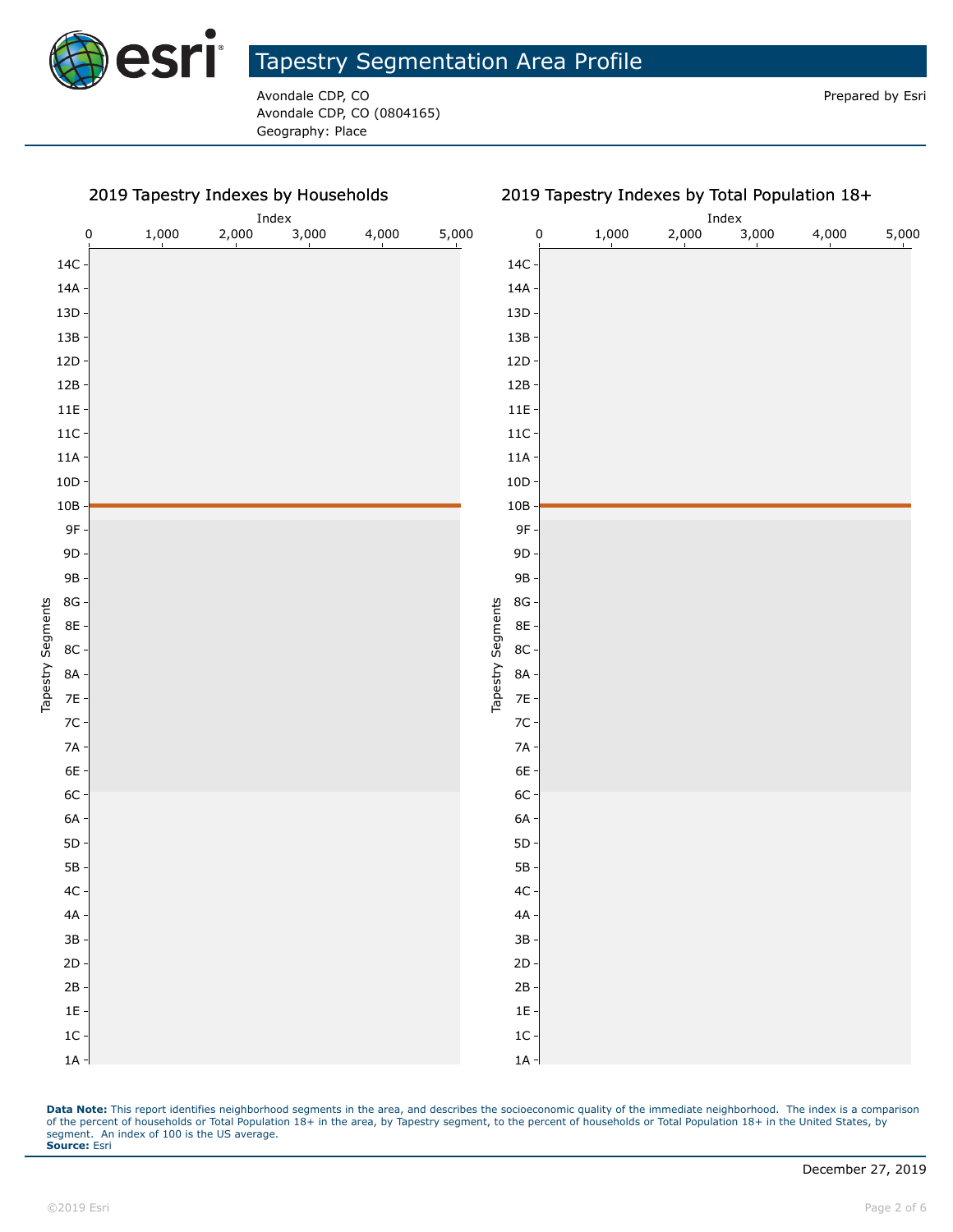

Avondale CDP, CO **Prepared by Estimate COP**,  $\overline{P}$ Avondale CDP, CO (0804165) Geography: Place

| <b>Tapestry LifeMode Groups</b>        | 2019 Households |                | 2019 Adult Population |               |                |             |  |
|----------------------------------------|-----------------|----------------|-----------------------|---------------|----------------|-------------|--|
|                                        | <b>Number</b>   | <b>Percent</b> | <b>Index</b>          | <b>Number</b> | <b>Percent</b> | Index       |  |
| Total:                                 | 231             | 100.0%         |                       | 512           | 100.0%         |             |  |
|                                        |                 |                |                       |               |                |             |  |
| 1. Affluent Estates                    | 0               | $0.0\%$        | $\mathbf 0$           | 0             | 0.0%           | 0           |  |
| Top Tier (1A)                          | 0               | 0.0%           | 0                     | 0             | 0.0%           | 0           |  |
| Professional Pride (1B)                | 0               | 0.0%           | $\pmb{0}$             | 0             | 0.0%           | 0           |  |
| Boomburbs (1C)                         | 0               | 0.0%           | 0                     | 0             | $0.0\%$        | 0           |  |
| Savvy Suburbanites (1D)                | 0               | 0.0%           | $\pmb{0}$             | 0             | 0.0%           | $\pmb{0}$   |  |
| Exurbanites (1E)                       | 0               | 0.0%           | 0                     | 0             | $0.0\%$        | 0           |  |
|                                        |                 |                |                       |               |                |             |  |
| 2. Upscale Avenues                     | 0               | 0.0%           | 0                     | $\mathbf 0$   | 0.0%           | 0           |  |
| Urban Chic (2A)                        | 0               | 0.0%           | $\pmb{0}$             | 0             | 0.0%           | 0           |  |
| Pleasantville (2B)                     | 0               | 0.0%           | 0                     | 0             | 0.0%           | 0           |  |
| Pacific Heights (2C)                   | 0               | 0.0%           | $\mathbf 0$           | 0             | 0.0%           | 0           |  |
| <b>Enterprising Professionals (2D)</b> | 0               | 0.0%           | 0                     | 0             | 0.0%           | 0           |  |
|                                        |                 |                |                       |               |                |             |  |
| 3. Uptown Individuals                  | 0               | 0.0%           | 0                     | 0             | 0.0%           | 0           |  |
| Laptops and Lattes (3A)                | 0               | 0.0%           | 0                     | 0             | 0.0%           | 0           |  |
| Metro Renters (3B)                     | 0               | 0.0%           | 0                     | 0             | 0.0%           | 0           |  |
| Trendsetters (3C)                      | 0               | 0.0%           | $\mathbf 0$           | 0             | 0.0%           | $\mathbf 0$ |  |
|                                        |                 |                |                       |               |                |             |  |
| 4. Family Landscapes                   | $\mathbf 0$     | 0.0%           | 0                     | 0             | 0.0%           | 0           |  |
| Soccer Moms (4A)                       | 0               | 0.0%           | 0                     | 0             | 0.0%           | 0           |  |
| Home Improvement (4B)                  | 0               | 0.0%           | $\pmb{0}$             | 0             | 0.0%           | 0           |  |
| Middleburg (4C)                        | 0               | 0.0%           | 0                     | 0             | 0.0%           | 0           |  |
|                                        |                 |                |                       |               |                |             |  |
| 5. GenXurban                           | $\mathbf 0$     | 0.0%           | 0                     | $\mathbf 0$   | 0.0%           | 0           |  |
| Comfortable Empty Nesters (5A)         | 0               | 0.0%           | $\pmb{0}$             | 0             | 0.0%           | 0           |  |
| In Style (5B)                          | 0               | 0.0%           | 0                     | 0             | 0.0%           | 0           |  |
| Parks and Rec (5C)                     | 0               | 0.0%           | $\mathbf 0$           | 0             | 0.0%           | 0           |  |
| <b>Rustbelt Traditions (5D)</b>        | 0               | 0.0%           | 0                     | 0             | 0.0%           | 0           |  |
| Midlife Constants (5E)                 | 0               | 0.0%           | $\mathbf 0$           | 0             | 0.0%           | 0           |  |
|                                        |                 |                |                       |               |                |             |  |
| <b>6. Cozy Country Living</b>          | 0               | 0.0%           | 0                     | 0             | 0.0%           | 0           |  |
| Green Acres (6A)                       | 0               | 0.0%           | 0                     | 0             | 0.0%           | 0           |  |
| Salt of the Earth (6B)                 | 0               | 0.0%           | $\pmb{0}$             | 0             | 0.0%           | 0           |  |
| The Great Outdoors (6C)                | 0               | 0.0%           | 0                     | 0             | 0.0%           | 0           |  |
| Prairie Living (6D)                    | 0               | 0.0%           | $\mathbf 0$           | 0             | 0.0%           | $\mathbf 0$ |  |
| <b>Rural Resort Dwellers (6E)</b>      | 0               | 0.0%           | $\Omega$              | $\Omega$      | 0.0%           | $\Omega$    |  |
| <b>Heartland Communities (6F)</b>      | 0               | 0.0%           | $\pmb{0}$             | 0             | 0.0%           | 0           |  |
|                                        |                 |                |                       |               |                |             |  |
| 7. Ethnic Enclaves                     | 0               | 0.0%           | 0                     | 0             | 0.0%           | 0           |  |
| Up and Coming Families (7A)            | 0               | 0.0%           | 0                     | 0             | 0.0%           | 0           |  |
| Urban Villages (7B)                    | 0               | 0.0%           | 0                     | 0             | 0.0%           | 0           |  |
| American Dreamers (7C)                 | 0               | 0.0%           | 0                     | 0             | 0.0%           | 0           |  |
| Barrios Urbanos (7D)                   | 0               | 0.0%           | $\pmb{0}$             | 0             | 0.0%           | 0           |  |
| Valley Growers (7E)                    | 0               | 0.0%           | 0                     | 0             | 0.0%           | 0           |  |
| Southwestern Families (7F)             | 0               | 0.0%           | $\pmb{0}$             | 0             | 0.0%           | 0           |  |
|                                        |                 |                |                       |               |                |             |  |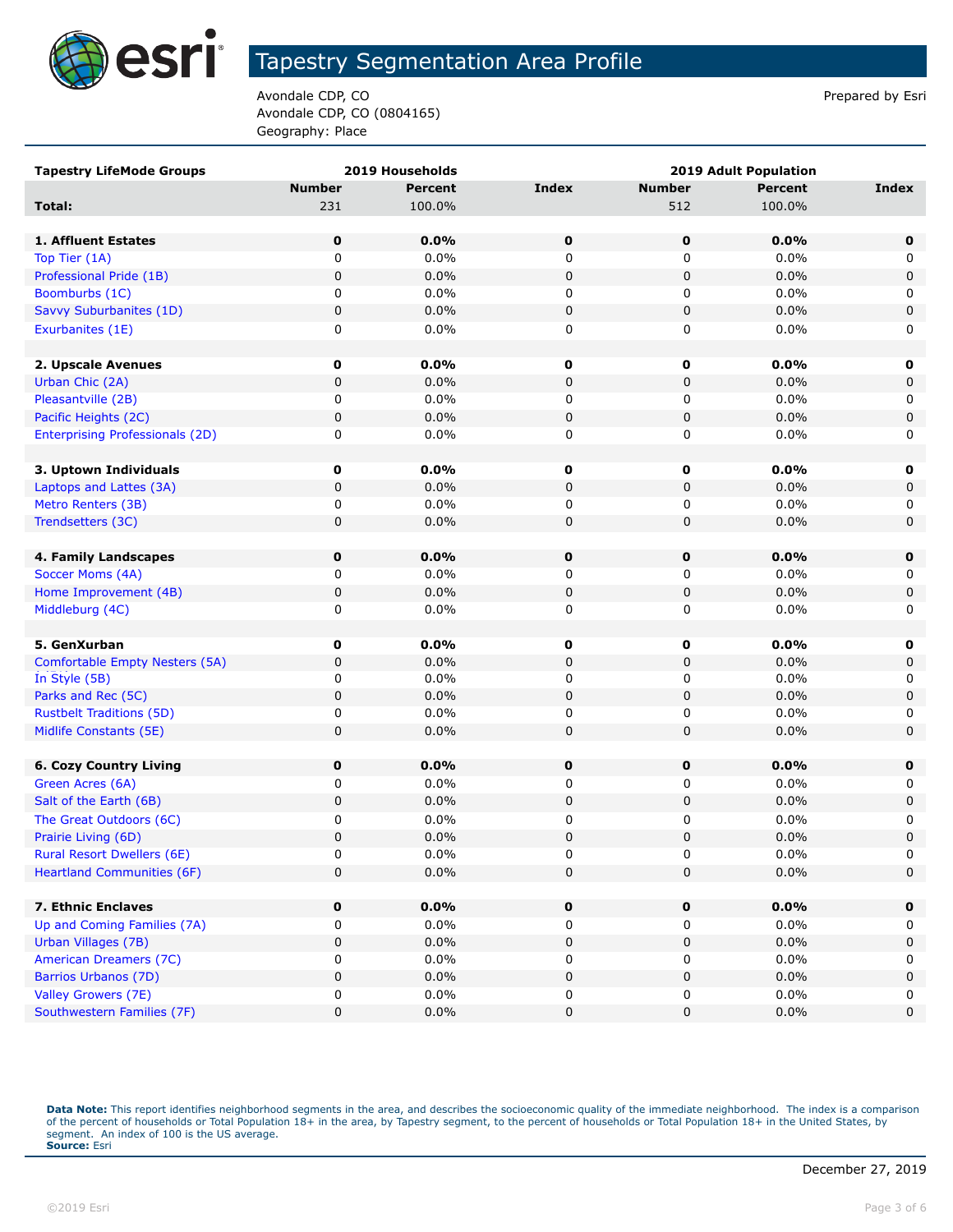

Avondale CDP, CO **Prepared by Estimate COP**,  $\overline{P}$ Avondale CDP, CO (0804165) Geography: Place

| <b>Tapestry LifeMode Groups</b>        |               | 2019 Households |              |               | <b>2019 Adult Population</b> |              |
|----------------------------------------|---------------|-----------------|--------------|---------------|------------------------------|--------------|
|                                        | <b>Number</b> | <b>Percent</b>  | <b>Index</b> | <b>Number</b> | <b>Percent</b>               | Index        |
| Total:                                 | 231           | 100.0%          |              | 512           | 100.0%                       |              |
|                                        |               |                 |              |               |                              |              |
| 8. Middle Ground                       | 0             | 0.0%            | 0            | 0             | 0.0%                         | 0            |
| City Lights (8A)                       | 0             | 0.0%            | 0            | 0             | 0.0%                         | 0            |
| Emerald City (8B)                      | 0             | 0.0%            | $\mathbf 0$  | $\pmb{0}$     | 0.0%                         | 0            |
| Bright Young Professionals (8C)        | 0             | $0.0\%$         | 0            | 0             | $0.0\%$                      | 0            |
| Downtown Melting Pot (8D)              | 0             | 0.0%            | $\pmb{0}$    | $\pmb{0}$     | 0.0%                         | $\mathbf 0$  |
| Front Porches (8E)                     | 0             | 0.0%            | 0            | 0             | 0.0%                         | 0            |
| Old and Newcomers (8F)                 | 0             | 0.0%            | $\mathbf 0$  | $\mathbf 0$   | 0.0%                         | $\mathbf 0$  |
| Hardscrabble Road (8G)                 | 0             | 0.0%            | 0            | 0             | 0.0%                         | 0            |
|                                        |               |                 |              |               |                              |              |
| 9. Senior Styles                       | 0             | $0.0\%$         | $\mathbf 0$  | 0             | 0.0%                         | $\mathbf 0$  |
| Silver & Gold (9A)                     | 0             | 0.0%            | $\mathbf 0$  | $\mathbf 0$   | 0.0%                         | $\mathbf 0$  |
| Golden Years (9B)                      | 0             | 0.0%            | 0            | 0             | 0.0%                         | 0            |
| The Elders (9C)                        | 0             | 0.0%            | $\mathbf 0$  | $\pmb{0}$     | 0.0%                         | $\mathsf 0$  |
| Senior Escapes (9D)                    | 0             | $0.0\%$         | 0            | 0             | $0.0\%$                      | 0            |
| <b>Retirement Communities (9E)</b>     | 0             | 0.0%            | $\mathbf 0$  | $\pmb{0}$     | 0.0%                         | $\mathbf 0$  |
| Social Security Set (9F)               | 0             | $0.0\%$         | 0            | 0             | $0.0\%$                      | 0            |
|                                        |               |                 |              |               |                              |              |
| 10. Rustic Outposts                    | 231           | 100.0%          | 1211         | 512           | 100.0%                       | 1199         |
| Southern Satellites (10A)              | 0             | 0.0%            | 0            | $\mathbf 0$   | 0.0%                         | <sup>n</sup> |
| Rooted Rural (10B)                     | 231           | 100.0%          | 5,075        | 512           | 100.0%                       | 5,126        |
| Diners & Miners (10C)                  | 0             | 0.0%            | 0            | 0             | 0.0%                         | 0            |
| Down the Road (10D)                    | 0             | 0.0%            | 0            | 0             | 0.0%                         | 0            |
| Rural Bypasses (10E)                   | 0             | 0.0%            | $\mathbf 0$  | $\mathbf 0$   | 0.0%                         | $\mathbf 0$  |
|                                        |               |                 |              |               |                              |              |
| 11. Midtown Singles                    | 0             | 0.0%            | $\mathbf 0$  | $\mathbf 0$   | 0.0%                         | 0            |
| City Strivers (11A)                    | 0             | 0.0%            | 0            | 0             | 0.0%                         | 0            |
| Young and Restless (11B)               | 0             | 0.0%            | $\pmb{0}$    | $\mathbf 0$   | 0.0%                         | $\mathbf 0$  |
| Metro Fusion (11C)                     | 0             | 0.0%            | 0            | 0             | 0.0%                         | 0            |
| Set to Impress (11D)                   | 0             | 0.0%            | 0            | 0             | 0.0%                         | $\mathbf 0$  |
| City Commons (11E)                     | 0             | 0.0%            | 0            | 0             | 0.0%                         | 0            |
|                                        |               |                 |              |               |                              |              |
| 12. Hometown                           | 0             | 0.0%            | $\pmb{0}$    | 0             | 0.0%                         | 0            |
| <b>Family Foundations (12A)</b>        | 0             | 0.0%            | $\mathbf 0$  | $\pmb{0}$     | 0.0%                         | 0            |
| Traditional Living (12B)               | 0             | 0.0%            | 0            | 0             | 0.0%                         | 0            |
| <b>Small Town Simplicity (12C)</b>     | 0             | 0.0%            | $\pmb{0}$    | 0             | 0.0%                         | $\mathbf 0$  |
| Modest Income Homes (12D)              | 0             | 0.0%            | 0            | $\pmb{0}$     | 0.0%                         | 0            |
| 13. Next Wave                          | 0             | $0.0\%$         | 0            | 0             | $0.0\%$                      | 0            |
| <b>International Marketplace (13A)</b> | 0             | 0.0%            | $\mathbf 0$  | $\mathbf 0$   | 0.0%                         | $\mathbf 0$  |
| Las Casas (13B)                        | 0             | 0.0%            | 0            | 0             | 0.0%                         | 0            |
| <b>NeWest Residents (13C)</b>          | 0             | 0.0%            | $\pmb{0}$    | $\pmb{0}$     | 0.0%                         | 0            |
| Fresh Ambitions (13D)                  | 0             | 0.0%            | 0            | $\pmb{0}$     | 0.0%                         | 0            |
| High Rise Renters (13E)                | 0             | 0.0%            | 0            | $\pmb{0}$     | 0.0%                         | $\mathbf 0$  |
|                                        |               |                 |              |               |                              |              |
| 14. Scholars and Patriots              | 0             | 0.0%            | $\mathbf 0$  | 0             | 0.0%                         | $\mathbf 0$  |
| Military Proximity (14A)               | 0             | $0.0\%$         | 0            | 0             | $0.0\%$                      | 0            |
| College Towns (14B)                    | 0             | 0.0%            | $\mathbf 0$  | $\pmb{0}$     | 0.0%                         | $\mathbf 0$  |
| Dorms to Diplomas (14C)                | 0             | 0.0%            | 0            | 0             | 0.0%                         | 0            |
|                                        |               |                 |              |               |                              |              |
| Unclassified (15)                      | 0             | 0.0%            | $\pmb{0}$    | 0             | $0.0\%$                      | 0            |
|                                        |               |                 |              |               |                              |              |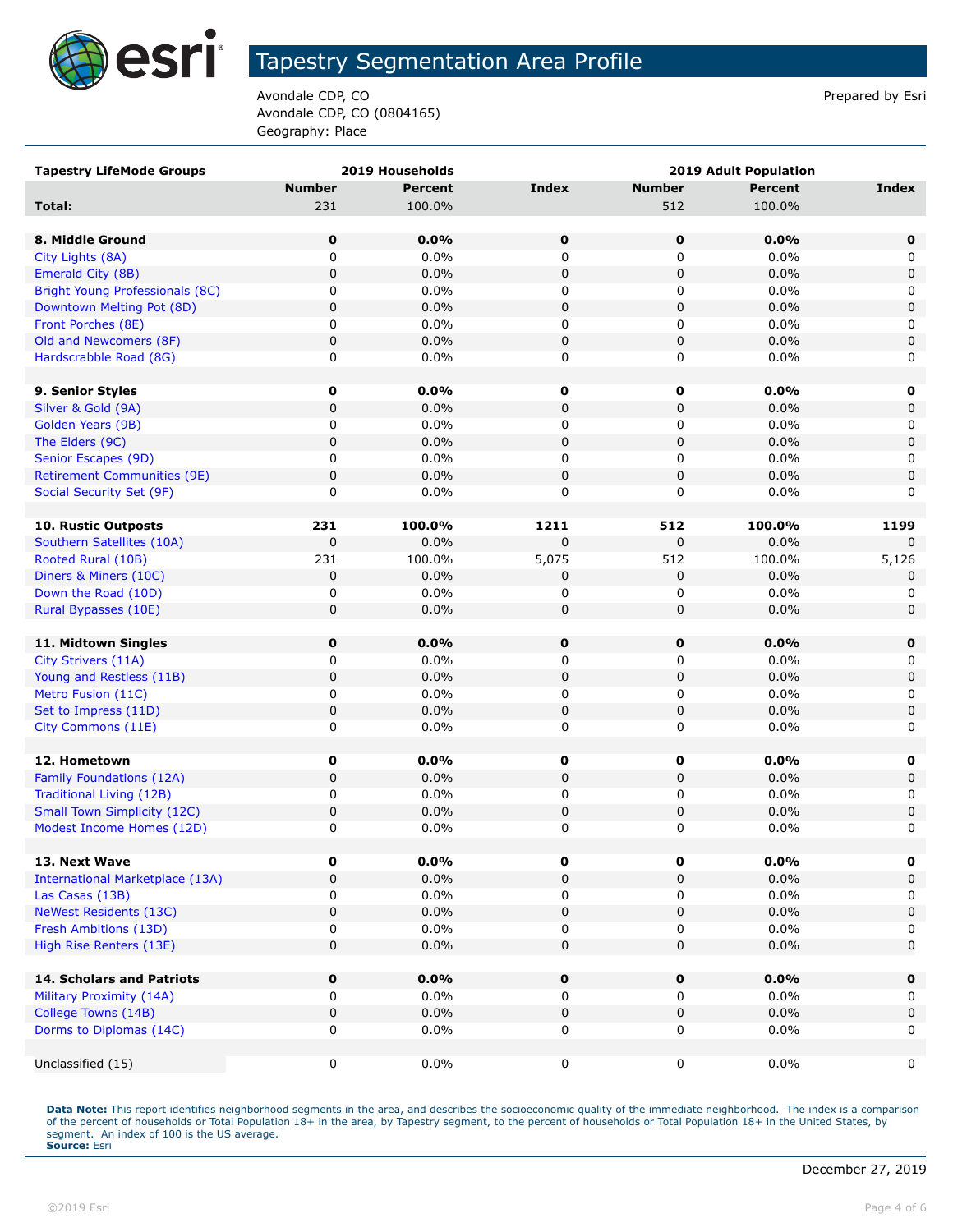

Avondale CDP, CO **Prepared by Estimate COP**,  $\overline{P}$ Avondale CDP, CO (0804165) Geography: Place

| <b>Tapestry Urbanization Groups</b>    |               | 2019 Households | <b>2019 Adult Population</b> |               |                |              |  |
|----------------------------------------|---------------|-----------------|------------------------------|---------------|----------------|--------------|--|
|                                        | <b>Number</b> | Percent         | <b>Index</b>                 | <b>Number</b> | <b>Percent</b> | Index        |  |
| Total:                                 | 231           | 100.0%          |                              | 512           | 100.0%         |              |  |
|                                        |               |                 |                              |               |                |              |  |
| 1. Principal Urban Center              | $\mathbf 0$   | 0.0%            | $\mathbf 0$                  | $\mathbf 0$   | 0.0%           | $\mathbf 0$  |  |
| Laptops and Lattes (3A)                | $\pmb{0}$     | 0.0%            | $\mathbf 0$                  | 0             | 0.0%           | 0            |  |
| Metro Renters (3B)                     | $\mathbf 0$   | 0.0%            | $\mathbf 0$                  | 0             | 0.0%           | $\mathbf 0$  |  |
| Trendsetters (3C)                      | 0             | 0.0%            | 0                            | 0             | 0.0%           | $\mathbf{0}$ |  |
| Downtown Melting Pot (8D)              | $\pmb{0}$     | 0.0%            | $\pmb{0}$                    | 0             | 0.0%           | $\mathbf 0$  |  |
| City Strivers (11A)                    | 0             | 0.0%            | 0                            | 0             | 0.0%           | 0            |  |
| <b>NeWest Residents (13C)</b>          | $\pmb{0}$     | 0.0%            | $\mathsf 0$                  | 0             | 0.0%           | 0            |  |
| Fresh Ambitions (13D)                  | 0             | $0.0\%$         | $\mathbf 0$                  | 0             | 0.0%           | 0            |  |
| High Rise Renters (13E)                | 0             | 0.0%            | $\mathbf 0$                  | 0             | 0.0%           | $\mathbf 0$  |  |
|                                        |               |                 |                              |               |                |              |  |
| 2. Urban Periphery                     | $\bf{0}$      | $0.0\%$         | $\mathbf 0$                  | 0             | 0.0%           | 0            |  |
| Pacific Heights (2C)                   | 0             | 0.0%            | 0                            | 0             | 0.0%           | 0            |  |
| <b>Rustbelt Traditions (5D)</b>        | $\pmb{0}$     | 0.0%            | $\pmb{0}$                    | 0             | 0.0%           | $\pmb{0}$    |  |
| Urban Villages (7B)                    | 0             | 0.0%            | 0                            | 0             | 0.0%           | 0            |  |
| American Dreamers (7C)                 | $\mathbf 0$   | 0.0%            | $\mathbf 0$                  | 0             | 0.0%           | $\mathbf 0$  |  |
| Barrios Urbanos (7D)                   | 0             | 0.0%            | 0                            | 0             | 0.0%           | 0            |  |
| Southwestern Families (7F)             | $\mathbf 0$   | 0.0%            | $\mathbf 0$                  | 0             | 0.0%           | $\mathbf 0$  |  |
| City Lights (8A)                       | $\pmb{0}$     | 0.0%            | $\mathbf 0$                  | 0             | 0.0%           | 0            |  |
| Bright Young Professionals (8C)        | $\pmb{0}$     | 0.0%            | $\pmb{0}$                    | $\mathsf 0$   | 0.0%           | $\mathbf 0$  |  |
| Metro Fusion (11C)                     | 0             | 0.0%            | 0                            | 0             | 0.0%           | 0            |  |
| Family Foundations (12A)               | $\pmb{0}$     | 0.0%            | $\pmb{0}$                    | 0             | 0.0%           | $\pmb{0}$    |  |
| Modest Income Homes (12D)              | $\mathbf 0$   | 0.0%            | 0                            | 0             | 0.0%           | 0            |  |
| <b>International Marketplace (13A)</b> | $\pmb{0}$     | 0.0%            | $\mathsf 0$                  | $\pmb{0}$     | 0.0%           | $\pmb{0}$    |  |
| Las Casas (13B)                        | $\mathbf 0$   | 0.0%            | $\mathbf 0$                  | 0             | 0.0%           | 0            |  |
|                                        |               |                 |                              |               |                |              |  |
| 3. Metro Cities                        | 0             | 0.0%            | 0                            | 0             | 0.0%           | 0            |  |
| In Style (5B)                          | $\mathbf 0$   | 0.0%            | $\mathbf 0$                  | 0             | 0.0%           | $\mathbf 0$  |  |
| Emerald City (8B)                      | 0             | 0.0%            | 0                            | 0             | 0.0%           | 0            |  |
| Front Porches (8E)                     | $\pmb{0}$     | 0.0%            | $\mathsf 0$                  | 0             | 0.0%           | 0            |  |
| Old and Newcomers (8F)                 | $\mathbf 0$   | 0.0%            | $\mathbf 0$                  | 0             | 0.0%           | 0            |  |
| Hardscrabble Road (8G)                 | $\mathbf 0$   | 0.0%            | $\mathbf 0$                  | 0             | 0.0%           | $\mathbf 0$  |  |
| <b>Retirement Communities (9E)</b>     | $\pmb{0}$     | 0.0%            | 0                            | 0             | 0.0%           | 0            |  |
| Social Security Set (9F)               | $\mathsf 0$   | 0.0%            | $\mathsf 0$                  | 0             | 0.0%           | 0            |  |
| Young and Restless (11B)               | 0             | 0.0%            | $\pmb{0}$                    | 0             | 0.0%           | 0            |  |
| Set to Impress (11D)                   | $\mathbf 0$   | 0.0%            | $\mathbf 0$                  | 0             | 0.0%           | $\mathbf 0$  |  |
| City Commons (11E)                     | 0             | 0.0%            | 0                            | 0             | 0.0%           | 0            |  |
| Traditional Living (12B)               | $\pmb{0}$     | 0.0%            | $\mathbf 0$                  | 0             | 0.0%           | $\pmb{0}$    |  |
| College Towns (14B)                    | $\mathbf 0$   | $0.0\%$         | $\mathbf 0$                  | 0             | 0.0%           | 0            |  |
| Dorms to Diplomas (14C)                | $\mathbf 0$   | 0.0%            | 0                            | 0             | 0.0%           | 0            |  |